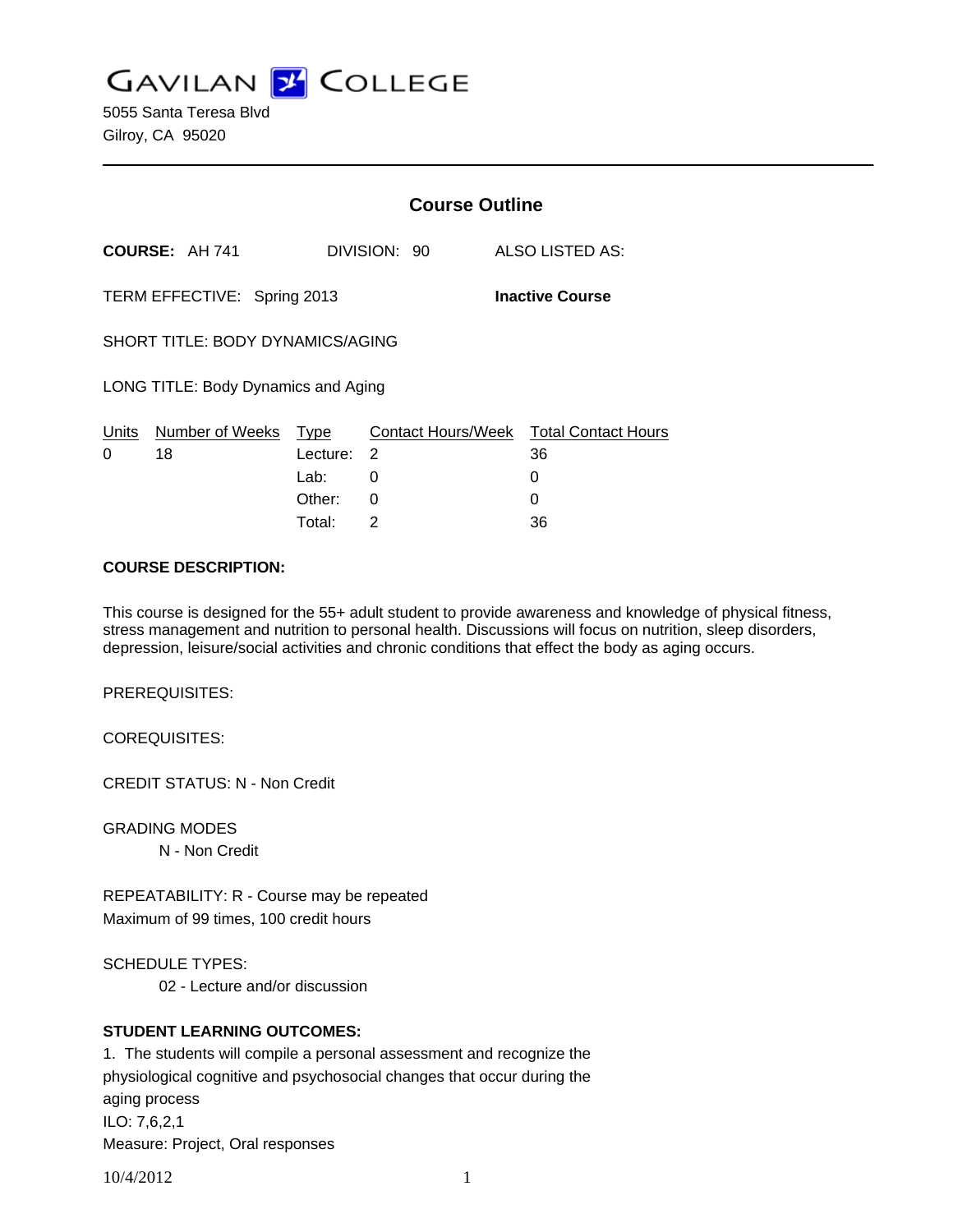2. The students will examine the various theories of aging, which

are Biological and Psychosocial and verbalize the theory that they can

most identify as an indicator of their present status.

ILO: 2,1,6,7

Measure: Oral responses and class participation

3. The concept of ageism will be explored and students will develop

an awareness of different cultural patterns/practices and

myths/stereotypes associated with aging.

ILO: 7,2,1,4

Measure: Oral responses and class participation

4. The students will recognize that the physical changes that

accompany aging are considered normal and can predispose them to disease.

ILO: 2,7,6

Measure: Class Participation

5. The students will identify the health benefits/risks and importance of regular exercise, good nutrition and safety concerns as key prescriptions for healthy aging and lack of functional decline. ILO: 6,2,1,4,7 Measure: Class participation, project and demonstration 6. Under supervision, the students will organize an appropriate self-directed exercise program, complete the Nutritional Screening Tool for Older Adults to determine nutritional health and identify risk factors in their homes to change.

ILO: 5,6,2,1,4

Measure: Project, Test and Plan

# **CONTENT, STUDENT PERFORMANCE OBJECTIVES, OUT-OF-CLASS ASSIGNMENTS**

Inactive Course: 09/24/2012

WEEK 1 2 HOURS

Introduction to the various theories of aging which are biological (stochastic and non-stochastic) and the psychosocial theories of Disengagement, Activity and Continuity. Assignment: Discussion in small groups and for students to verbalize the theory that they most clearly identify with.

### WEEK 2 2 HOURS

The concept of Ageism will be presented and discussed. Topics for discussion are the undervaluing of older adults, myths and stereotypes, and forms of discrimination. A comparison of various cultures and their societal practices will be presented. Students will voluntarily participate by sharing their own familial/cultural patterns or practices.

### WEEK 3 2 HOURS

Nutrition is presented as a key prescription for healthy aging. Students will take the Nutritional Screening Tool for Older Adults to determine their nutritional health. Factors that influence the nutritional status of older adults are income, health, educational level, nutritional knowledge, dentition, educational level,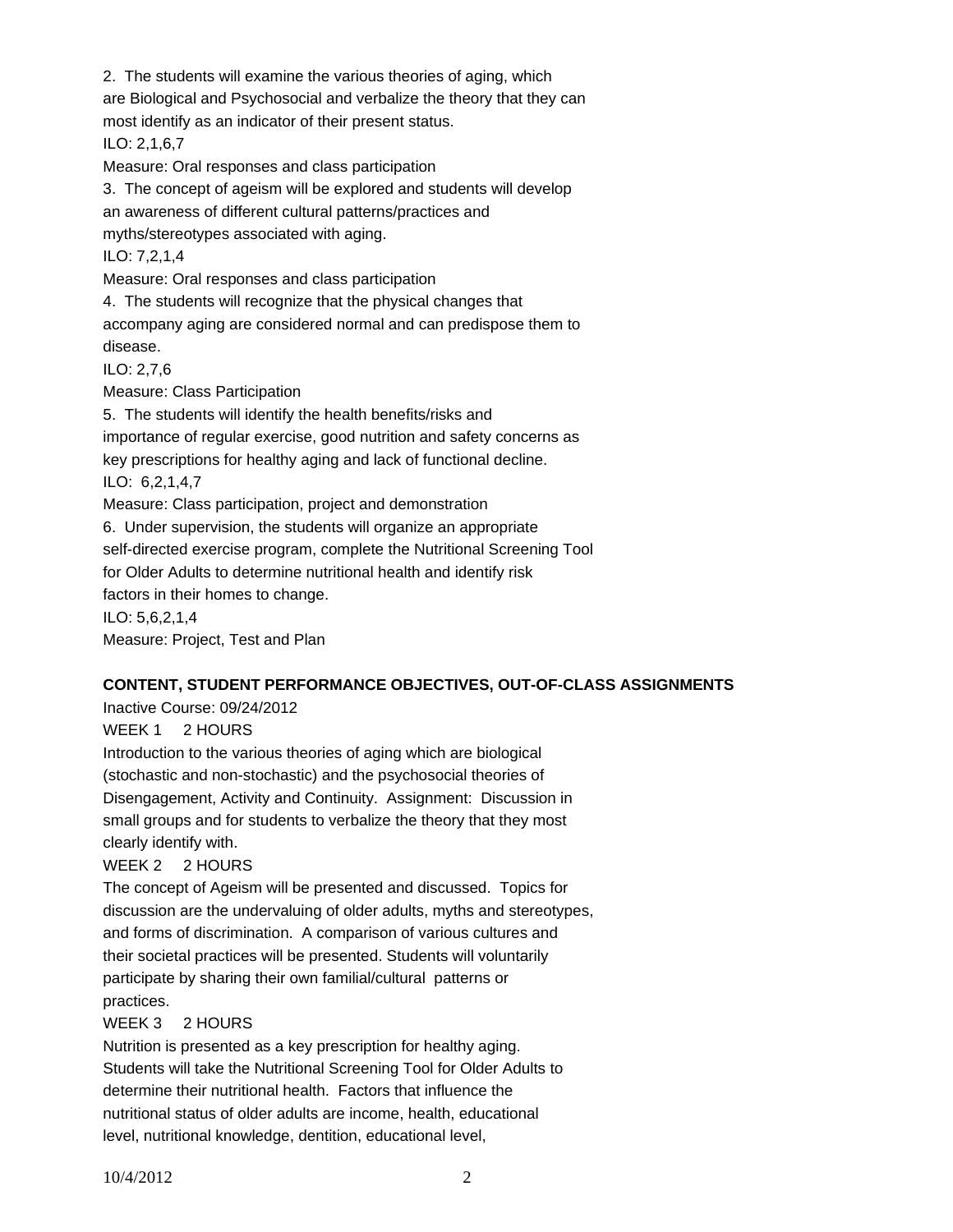socialization versus isolation, depression, loss of spouse or close friends, physical functional loss, disease and lack of transportation. Class discussion in small groups using the Basic Food Guide Pyramid, the students will prepare a meal that is nutritious and FUN.

### WEEK 4 2 HOURS

Exercise is presented as a key prescription for healthy aging. Students will explore the progressive loss of total bone mass caused by lack of physical activity and how this impacts muscle tone, flexibility and strength. Self-care mobility will be encouraged. Alternative methods of exercise Tai Chi and Yoga will be presented to introduce relaxation techniques; in addition, to walking and swimming as healthy alternatives.

### WEEK 5-6 2 HOURS

Under supervision with guidelines, the students will organize and complete individual exercise, nutrition and safety plans that will be incorporated into their daily routines.

WEEK 7 2 HOURS

Guest Speaker from the Council of the Aging will present a topic of interest for older adults.

WEEK 8 2 HOURS

Sleep requirements and patterns and Stress are presented and discussed. WEEK 9-10 2 HOURS

The movie Cocoon (or other appropriate movie) will be viewed and critiqued by the class. Discussion will center on the philosophical aspects of aging and death in a humorous way.

WEEK 11-15

# 10 HOURS

Current information on heart disease, cancer, arthritis, diabetes and osteoporosis as leading causes of death or debilitation are presented. Health strategies for maintenance, prevention or delay of onset of these various diseases are also presented. Healthy alternative strategies using meditation, visualization, journal writing, Tai Chi,

Yoga, laughing and music will be demonstrated and practiced by the students.

# WEEK 16 2 HOURS

Leisure Time, Social Activities and developing Hobbies as strategies for Health Living are presented. Students can participate voluntarily in a Temperament Sorter or Aptitude Test to determine individual interests. A counselor from Gavilan will speak to this issue.

# WEEK 17 2 HOURS

Students will participate in a field trip that focuses on community service activities such as story-telling, soup kitchen or tutoring center.

WEEK 18 2 HOURS

Students will share their community service experiences and complete a class survey and self-evaluation.

METHODS OF INSTRUCTION: